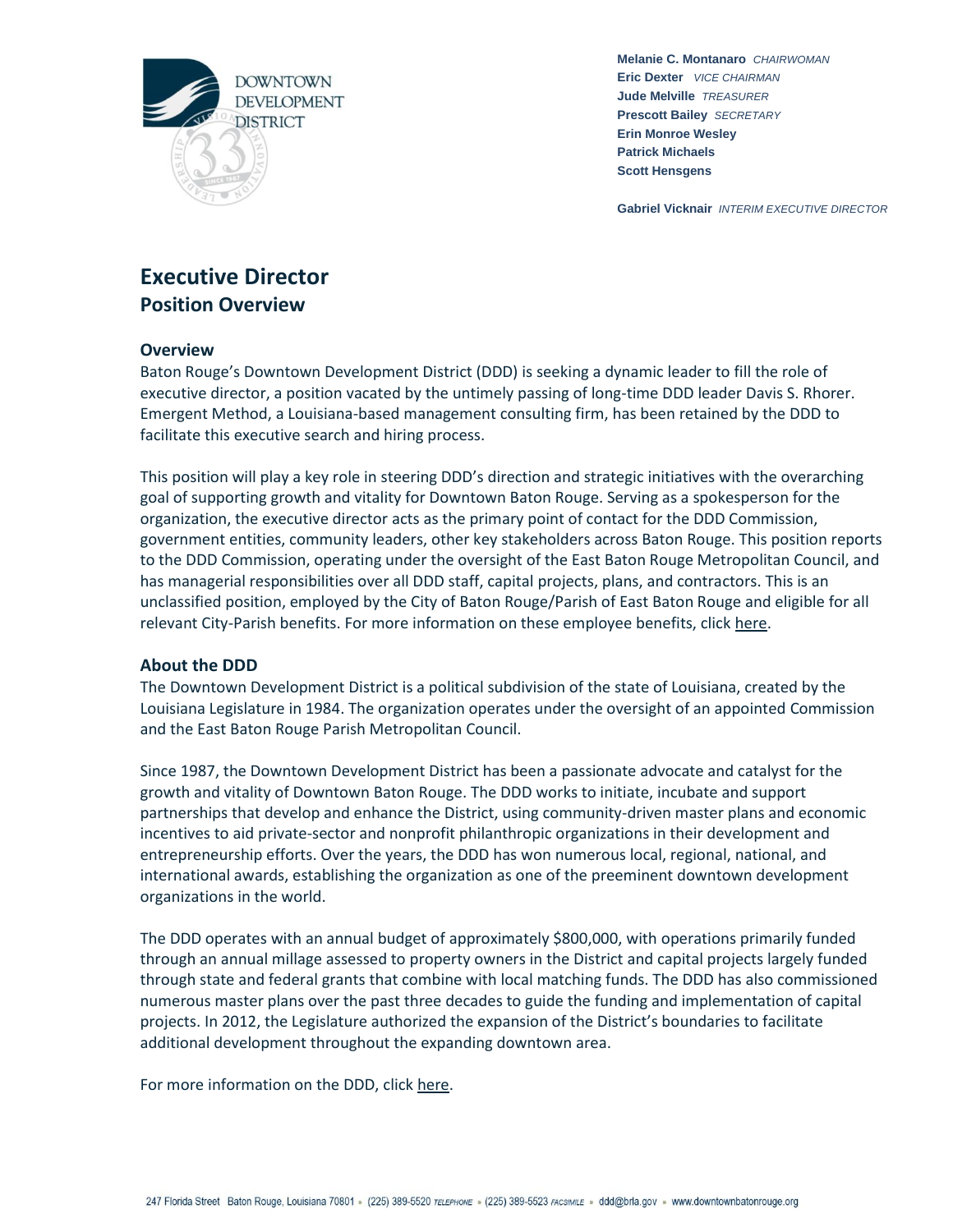

**Gabriel Vicknair** *INTERIM EXECUTIVE DIRECTOR*

## **Job Description**

The ideal candidate will have proven experience in relevant fields like urban planning and landscape architecture, as well as senior management experience leading other downtown development authorities, where he or she has exhibited exceptional communication, leadership, and coalition-building skills.

Key responsibilities include, but are not limited to, the following:

- Planning and Economic Development
	- $\circ$  Plans and develops business, residential, and public development projects, including coordination of project funding sources and oversight of project management.
	- o Leads the development and implementation of downtown-specific plans or projects in coordination with relevant stakeholders.
	- o Coordinates with local, state, and other officials to develop strategies and coalitions for economic development projects.
	- $\circ$  Coordinates with local, state, and other officials to develop and strengthen policies or laws that promote a safe and vibrant Downtown Baton Rouge.
	- o Collaborates with others to develop creative solutions that benefit Downtown Baton Rouge and the surrounding areas.
	- $\circ$  Supports and promotes tourism-related initiatives involving Downtown Baton Rouge, in collaboration with the City-Parish, Visit Baton Rouge, and other stakeholders.
	- $\circ$  Performs necessary administrative work in the area of planning and redevelopment of an urban area, including establishing goals and objectives, coordinating development and activities set by the state and City-Parish, and establishing programs to meet needs as appropriate.
- Leadership, Strategy, and Operations
	- $\circ$  Demonstrates leadership, decision ability, and self-direction skills by planning, managing, and conducting all administrative management and operational aspects of the District.
	- o Works supportively, collaboratively, efficiently, and effectively with the DDD Commission, Metropolitan Council, and Mayor-President in overseeing the completion of all strategic objectives and initiatives.
	- o Supervises, directs, and recommends actions to ensure compliance with local, state, and federal rules, regulations, policies, and procedures.
	- o Develops, reviews, and monitors budgets to ensure efficient financial operations and effective programming in accordance with the DDD's fiscal management policies, including managing purchasing activities, preparing and submitting grants, and negotiating and managing contracts.
	- o Creates and maintains a high-performing organizational culture aligned with the values of DDD.
	- o Manages and directs the day-to-day responsibilities of DDD personnel and staff, conducting regular employee performance evaluations and monitoring resources in line with operational needs and workforce demands.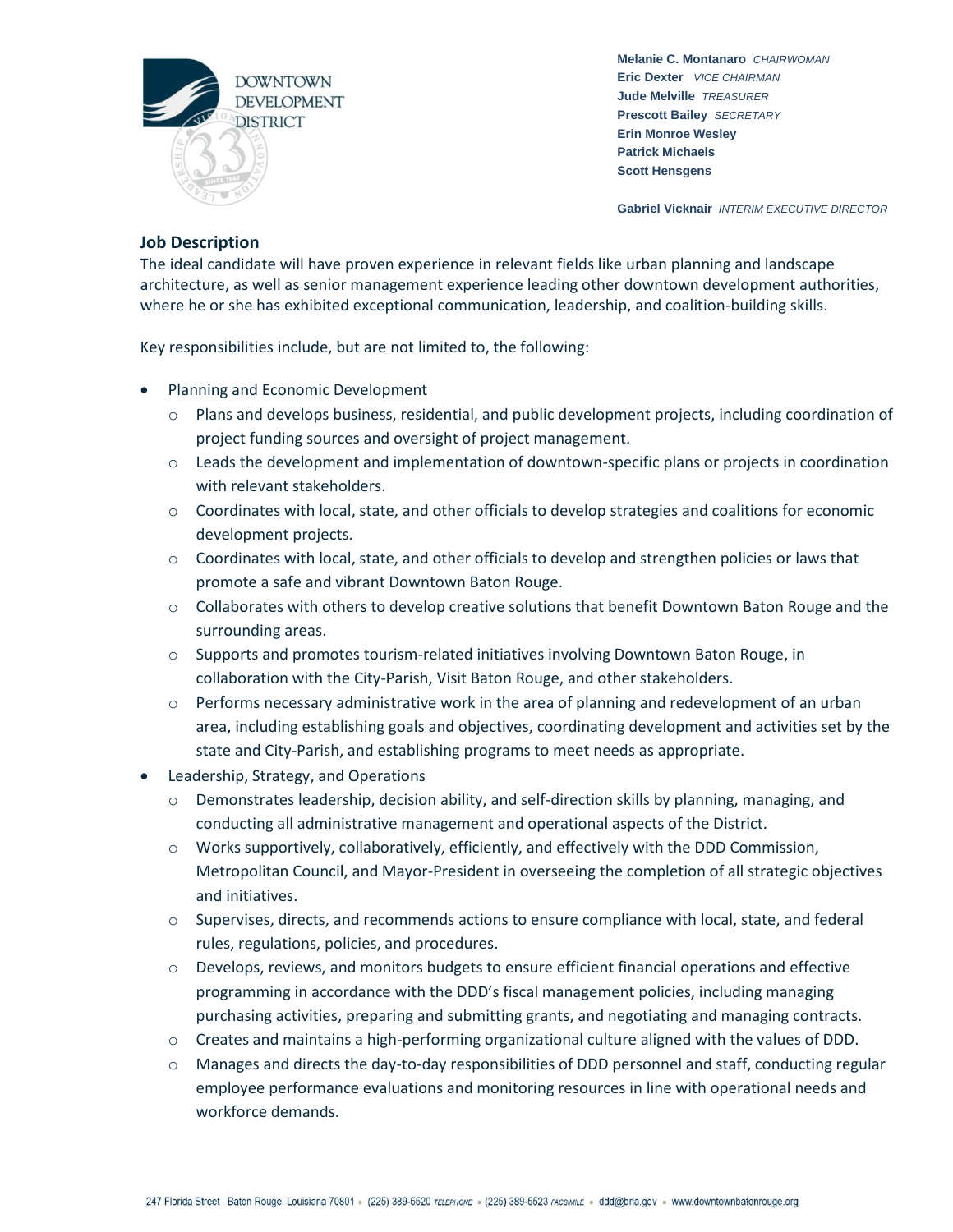

**Gabriel Vicknair** *INTERIM EXECUTIVE DIRECTOR*

- Public and Stakeholder Engagement
	- $\circ$  Represents the DDD effectively to external stakeholders and the general public in a manner consistent with the DDD's mission and objectives.
	- $\circ$  Serves as a spokesperson for the DDD by deploying an effective communications plan in coordination with key stakeholders, publicizing activities related to the organization's programs and goals and building awareness to positively represent the DDD to stakeholders and the general public.
	- $\circ$  Develops and maintains strong working relationships with key stakeholder groups, including residents, government agencies, business owners, community leaders, religious organizations, and local nonprofits and philanthropies.
	- $\circ$  Collaborates effectively with other community leaders to affect change and improve outcomes for a diverse and inclusive residential and business environment that positively contributes to the region's economic wellbeing and stability.
	- o Monitors and provides information related to proposed legislation, regulatory changes, studies, and reports, advising the Commission of potential impacts to the organization and relevant responses.

## **Qualifications**

Education and experience qualifications for this position include, but are not limited to, the following:

- A bachelor's degree in urban planning, landscape architecture, business, public administration, geography, public policy, or a related field is required, with a master's degree in any of these fields considered a plus. A combination of experience and education that clearly demonstrates comparable knowledge, skills, and abilities may be suitable.
- A minimum of eight-to-twelve years of professional experience in a related field.
- A minimum of five-to-seven years of management experience, including overseeing functions such as budgeting, staffing, and performance management.
- Proven planning and project management experience in a related field, preferably urban planning.

Knowledge, skills, and abilities for this position include, but are not limited to, the following:

- Knowledge of applicable local, state, and federal laws, ordinances, policies, rulings, and regulations regarding urban and economic development and incentives.
- Knowledge of capital and financial resources available to assist in the development and redevelopment of urban areas.
- Knowledge of relevant government programs and procedures, including available funding, legislative processes, and budgeting processes.
- Knowledge of the needs of urban areas and how to develop and implement plans that meet these needs.